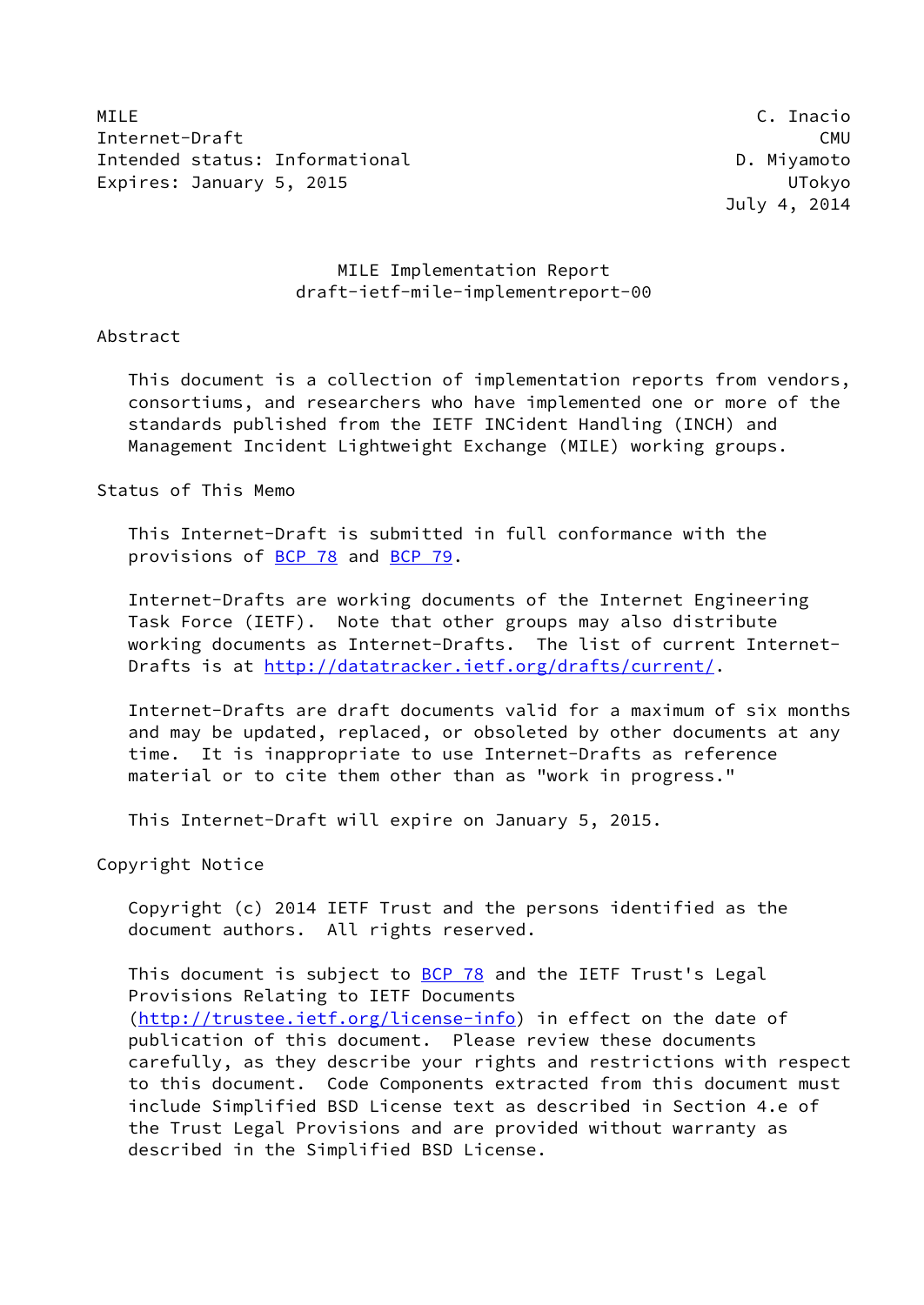<span id="page-1-1"></span>Internet-Draft Abbreviated Title July 2014

## Table of Contents

| $\mathbf 1$ .                                                  |  |  |  | $\overline{2}$        |
|----------------------------------------------------------------|--|--|--|-----------------------|
| Consortiums and Information Sharing and Analysis Centers<br>2. |  |  |  |                       |
|                                                                |  |  |  | $\overline{3}$        |
| Anti-Phishing Working Group<br>2.1.                            |  |  |  |                       |
| Advanced Cyber Defence Centre (ACDC)<br><u>2.2</u> .           |  |  |  | $\frac{3}{3}$         |
|                                                                |  |  |  |                       |
|                                                                |  |  |  |                       |
| $3.2$ . NICT IODEF-SCI implementation                          |  |  |  | $\frac{1}{3}$         |
|                                                                |  |  |  | $\overline{4}$        |
| 4.1.                                                           |  |  |  | $\overline{4}$        |
| 4.2. IncMan Suite, DFLabs                                      |  |  |  | $\overline{5}$        |
| 4.3. Surevine Proof of Concept                                 |  |  |  | $\underline{6}$       |
| MANTIS Cyber-Intelligence Management Framework<br>4.4.         |  |  |  | $\underline{6}$       |
| $\overline{5}$ . Vendors with Planned Support                  |  |  |  | $\overline{1}$        |
|                                                                |  |  |  | $\overline{1}$        |
| 6.                                                             |  |  |  | $\mathbf{Z}$          |
|                                                                |  |  |  | $\overline{1}$        |
|                                                                |  |  |  | $\overline{\partial}$ |
| <u>7</u> .                                                     |  |  |  | $\overline{9}$        |
| 8.                                                             |  |  |  | $\overline{9}$        |
| 9.                                                             |  |  |  | 9                     |
|                                                                |  |  |  | 10                    |
|                                                                |  |  |  | 10                    |

# <span id="page-1-0"></span>[1](#page-1-0). Introduction

 This document is a collection of implementation reports from vendors and researchers who have implemented one or more of the standards published from the INCH and MILE working groups. The standards include:

- o Incident Object Description Exchange Format (IODEF) v1, [RFC5070](https://datatracker.ietf.org/doc/pdf/rfc5070),
- o Incident Object Description Exchange Format (IODEF) v2, [RFC5070](https://datatracker.ietf.org/doc/pdf/rfc5070)-bis,
- o Extensions to the IODEF-Document Class for Reporting Phishing, [RFC5901](https://datatracker.ietf.org/doc/pdf/rfc5901)
- o Sharing Transaction Fraud Data, [RFC5941](https://datatracker.ietf.org/doc/pdf/rfc5941)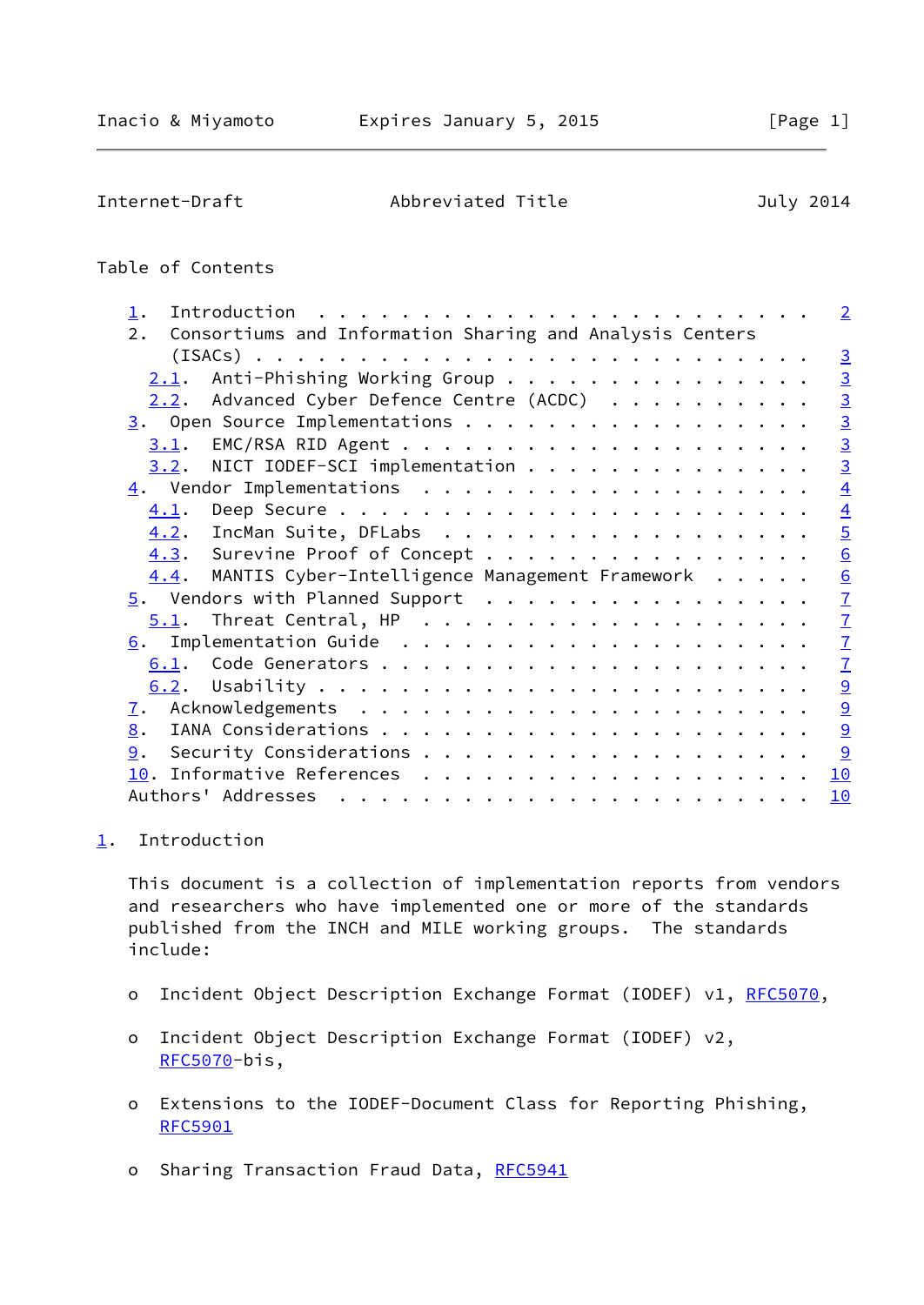- o IODEF-extension for Structured Cybersecurity Information, RFCXXXX
- o Real-time Inter-network Defense (RID), [RFC6545](https://datatracker.ietf.org/doc/pdf/rfc6545)

| Inacio & Miyamoto | Expires January 5, 2015 | [Page 2] |
|-------------------|-------------------------|----------|
|                   |                         |          |

<span id="page-2-0"></span>Internet-Draft Abbreviated Title July 2014

 o Transport of Real-time Inter-network Defense (RID) Messages over HTTP/TLS, [RFC6546](https://datatracker.ietf.org/doc/pdf/rfc6546).

 The implementation reports included in this document have been provided by the team or product responsible for the implementations of the mentioned RFCs. Additional submissions are welcome and should be sent to the draft editor. A more complete list of implementations, including open source efforts and vendor products, can also be found at the following location:

<http://siis.realmv6.org/implementations/>

- <span id="page-2-5"></span>[2](#page-2-5). Consortiums and Information Sharing and Analysis Centers (ISACs)
- <span id="page-2-1"></span>[2.1](#page-2-1). Anti-Phishing Working Group

 Description of how IODEF is used will be provided in a future revision.

<span id="page-2-2"></span>[2.2](#page-2-2). Advanced Cyber Defence Centre (ACDC)

 Description of how IODEF is used will be provided in a future revision. <http://www.botfree.eu/>

- <span id="page-2-3"></span>[3](#page-2-3). Open Source Implementations
- <span id="page-2-4"></span>[3.1](#page-2-4). EMC/RSA RID Agent

 The EMC/RSA RID agent is an open source implementation of the Internet Engineering Task Force (IETF) standards for the exchange of incident and indicator data. The code has been released under an MIT license and development will continue with the open source community at the Github site for RSA Intelligence Sharing:

<https://github.com/RSAIntelShare/RID-Server.git>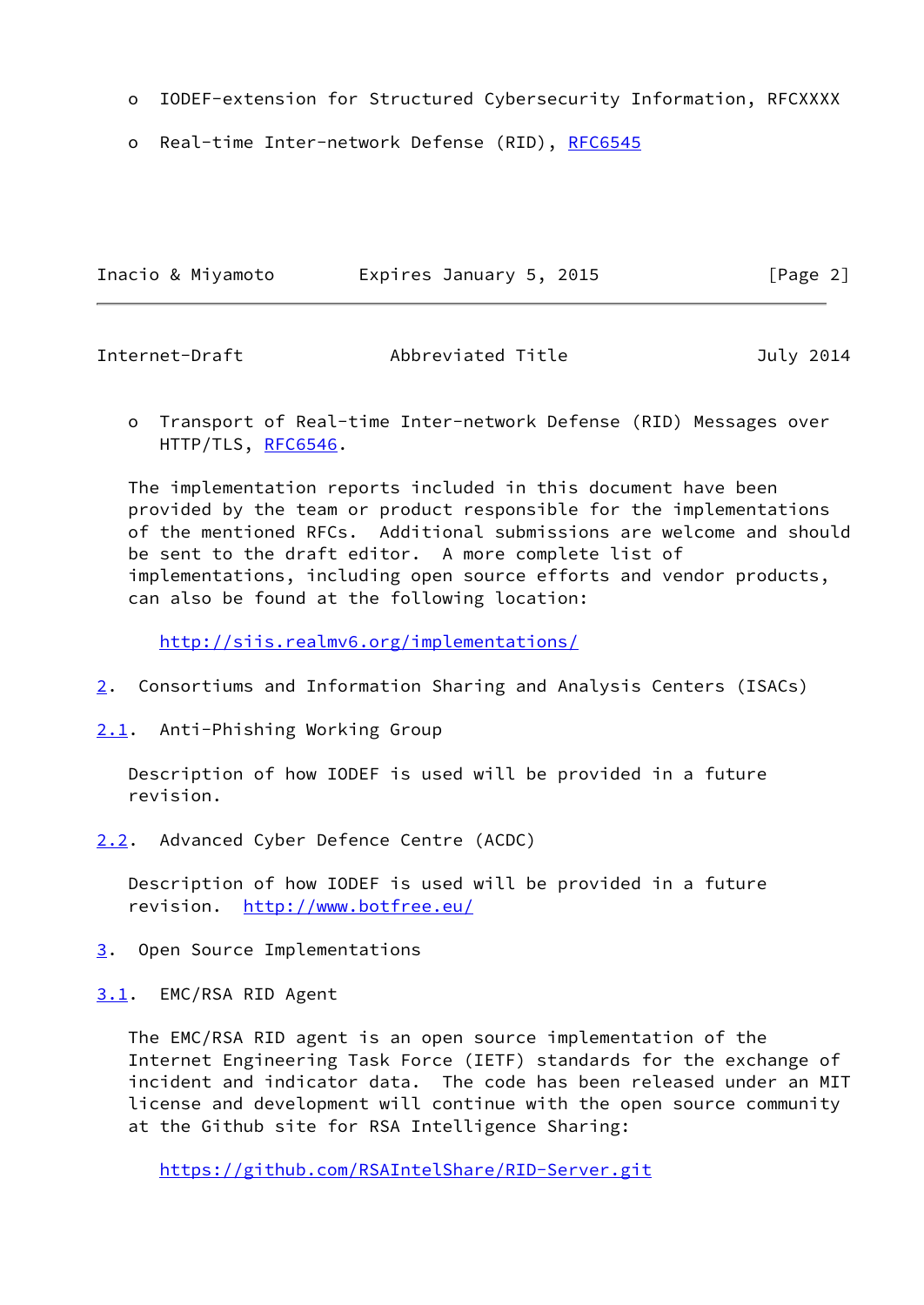The code implements the [RFC6545](https://datatracker.ietf.org/doc/pdf/rfc6545), Real-time Inter-network Defense (RID) and [RFC6546](https://datatracker.ietf.org/doc/pdf/rfc6546), Transport of RID over HTTP/TLS protocol. The code supports the evolving [RFC5070](https://datatracker.ietf.org/doc/pdf/rfc5070)-bis Incident Object Description Exchange Format (IODEF) data model from the work in the IETF working group Managed Incident Lightweight Exchange (MILE).

#### <span id="page-3-0"></span>[3.2](#page-3-0). NICT IODEF-SCI implementation

 Japan's National Institute of Information and Communications Technology (NICT) Network Security Research Institute implemented open source tools for exchanging, accumulating, and locating IODEF- SCI documents.

| Inacio & Miyamoto | Expires January 5, 2015 | [Page 3] |
|-------------------|-------------------------|----------|
|-------------------|-------------------------|----------|

<span id="page-3-2"></span>Internet-Draft Abbreviated Title July 2014

 Three tools are available in GitHub. They assist the exchange of IODEF-SCI documents between parties. IODEF-SCI is the IETF draft that extends IODEF so that IODEF document can embed structured cybersecurity information (SCI). For instance, it can embed MMDEF, CEE, MAEC in XML and CVE identifiers.

 The three tools are generator, exchanger, and parser. The generator generates IODEF-SCI document or appends an XML to existing IODEF document. The exchanger sends the IODEF document to its correspondent node. The parser receives, parses, and stores the IODEF-SCI document. It also equips the interface that enable users to locate IODEF-SCI documents it has ever received. The code has been released under an MIT license and development will continue here.

 Note that users can enjoy this software with their own responsibility.

Available Online:

<https://github.com/TakeshiTakahashi/IODEF-SCI>

- <span id="page-3-1"></span>[4](#page-3-1). Vendor Implementations
- <span id="page-3-3"></span>[4.1](#page-3-3). Deep Secure

Deep-Secure Guards are built to protect a trusted domain from:

o releasing sensitive data that does not meet the organisational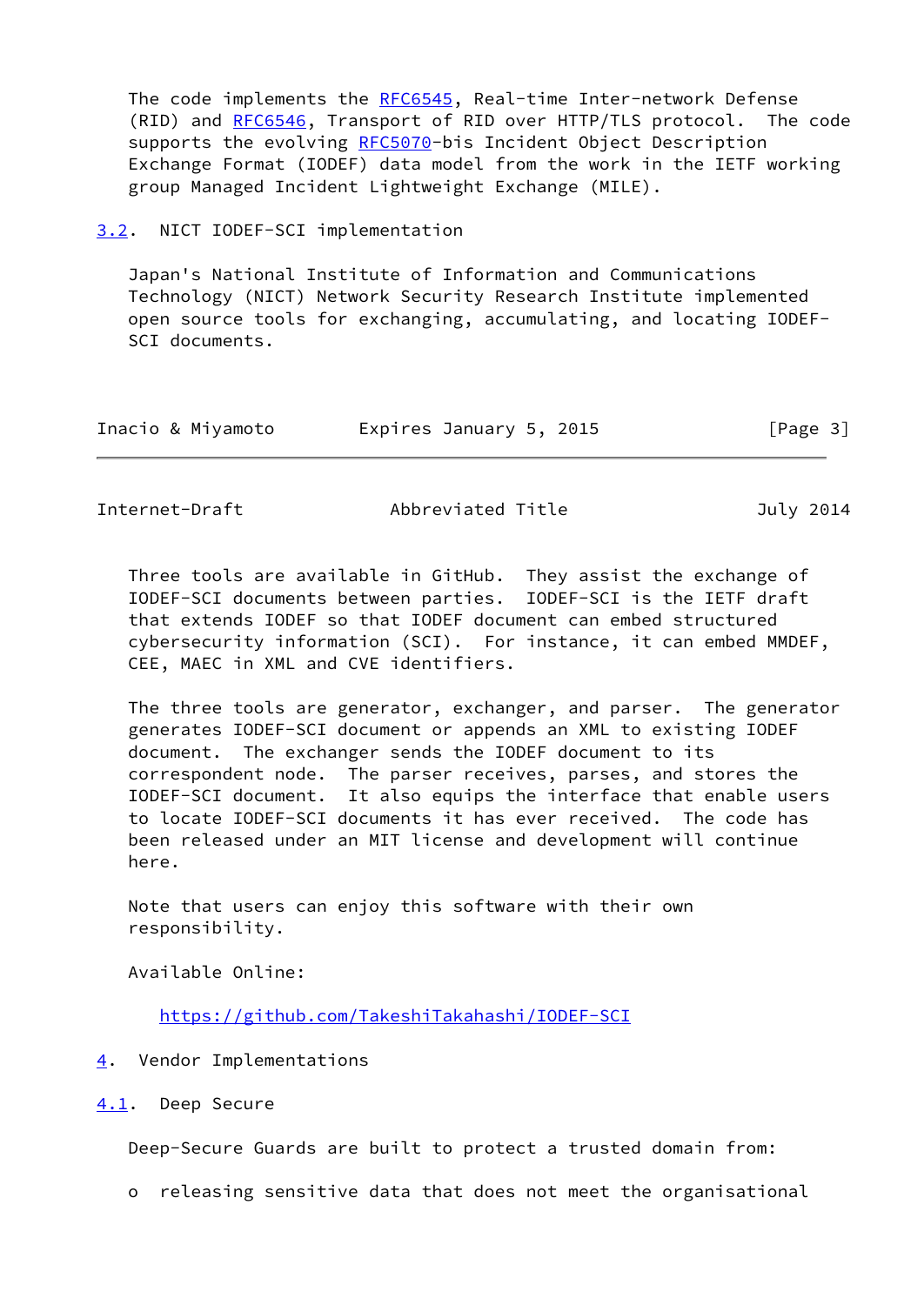security policy

 o applications receiving badly constructed or malicious data which could exploit a vulnerability (known or unknown)

 Deep-Secure Guards support HTTPS and XMPP (optimised server to server protocol) transports. The Deep-Secure Guards support transfer of XML based business content by creating a schema to translate the known good content to and from the intermediate format. This means that the Deep-Secure Guards can be used to protect:

- o IODEF/RID using the HTTPS transport binding [\(RFC 6546](https://datatracker.ietf.org/doc/pdf/rfc6546))
- o IODEF/RID using an XMPP binding
- o ROLIE using HTTPS transport binding [\(draft-field-mile-rolie-02](https://datatracker.ietf.org/doc/pdf/draft-field-mile-rolie-02))
- o STIX/TAXII using the HTTPS transport binding

| Inacio & Miyamoto | Expires January 5, 2015 | [Page 4] |
|-------------------|-------------------------|----------|
|                   |                         |          |

<span id="page-4-1"></span>

| Internet-Draft |  |
|----------------|--|
|----------------|--|

Abbreviated Title **July 2014** 

 Deep-Secure Guards also support the SMTP transport and perform deep content inspection of content including XML attachments. The Mail Guard supports S/MIME and Deep Secure are working on support for the upcoming PLASMA standard which enables information centric policy enforcement of data.

<span id="page-4-0"></span>[4.2](#page-4-0). IncMan Suite, DFLabs

 The Incident Object Description Exchange Format, documented in the [RFC 5070](https://datatracker.ietf.org/doc/pdf/rfc5070), defines a data representation that provides a framework for sharing information commonly exchanged by Computer Security Incident Response Teams (CSIRTs) about computer security incidents. IncMan Suite implements the IODEF standard for exchanging details about incidents, either for exporting and importing activities. This has been introduced to enhance the capabilities of the various CSIRT, to facilitate collaboration and sharing of useful experiences, conveying awareness on specific cases.

 The IODEF implementation is specified as an XML schema, therefore all data are stored in an xml file: in this file all data of an incident are organized in a hierarchical structure to describe the various objects and their relationships.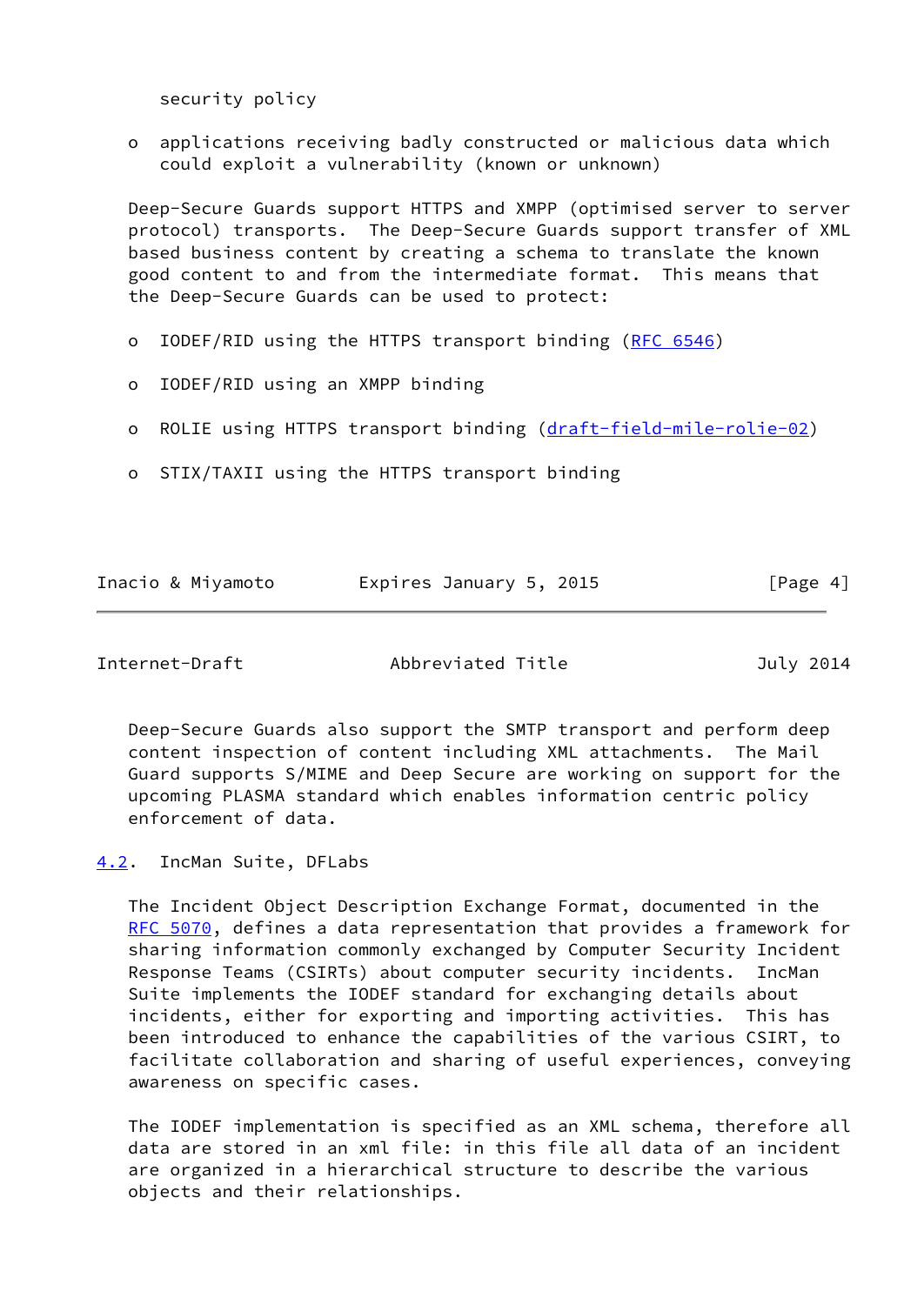IncMan Suite relies on IODEF as a transport format, composed by various classes for describing the entities which are part of the incident description: for instance the various relevant timestamps (detect time , start time, end time, report time), the techniques used by the intruders to perpetrate the incident, the impact of the incident, either technical and non-technical (time and monetary) and obviously all systems involved in the incident.

#### <span id="page-5-1"></span>[4.2.1](#page-5-1). Exporting Incidents

 Each incident defined in IncMan Suite can be exported via a User Interface feature and it will populate an xml document. Due to the nature of the data processed, the IODEF extraction might be considered privacy sensitive by the parties exchanging the information or by those described by it. For this reason, specific care needs to be taken in ensuring the distribution to an appropriate audience or third party, either during the document exchange and subsequent processing.

 The xml document generated will include description and details of the incident along with all the systems involved and the related information. At this stage it can be distributed for import into a remote system.

| Inacio & Miyamoto | Expires January 5, 2015 | [Page 5] |
|-------------------|-------------------------|----------|
|                   |                         |          |

<span id="page-5-0"></span>

| Internet-Draft | Abbreviated Title | July 2014 |
|----------------|-------------------|-----------|
|                |                   |           |

## <span id="page-5-2"></span>[4.2.2](#page-5-2). Importing Incidents

 IncMan Suite provides a functionality to import incidents stored in files and transported via IODEF-compliant xml documents. The importing process comprises of two steps: firstly, the file is inspected to validate if well formed, then all data are uploaded inside the system.

 If an incident is already existing in the system with the same incident id, the new one being imported will be created under a new id. This approach prevents from accidentally overwriting existing info or merging inconsistent data.

IncMan Suite includes also a feature to upload incidents from emails.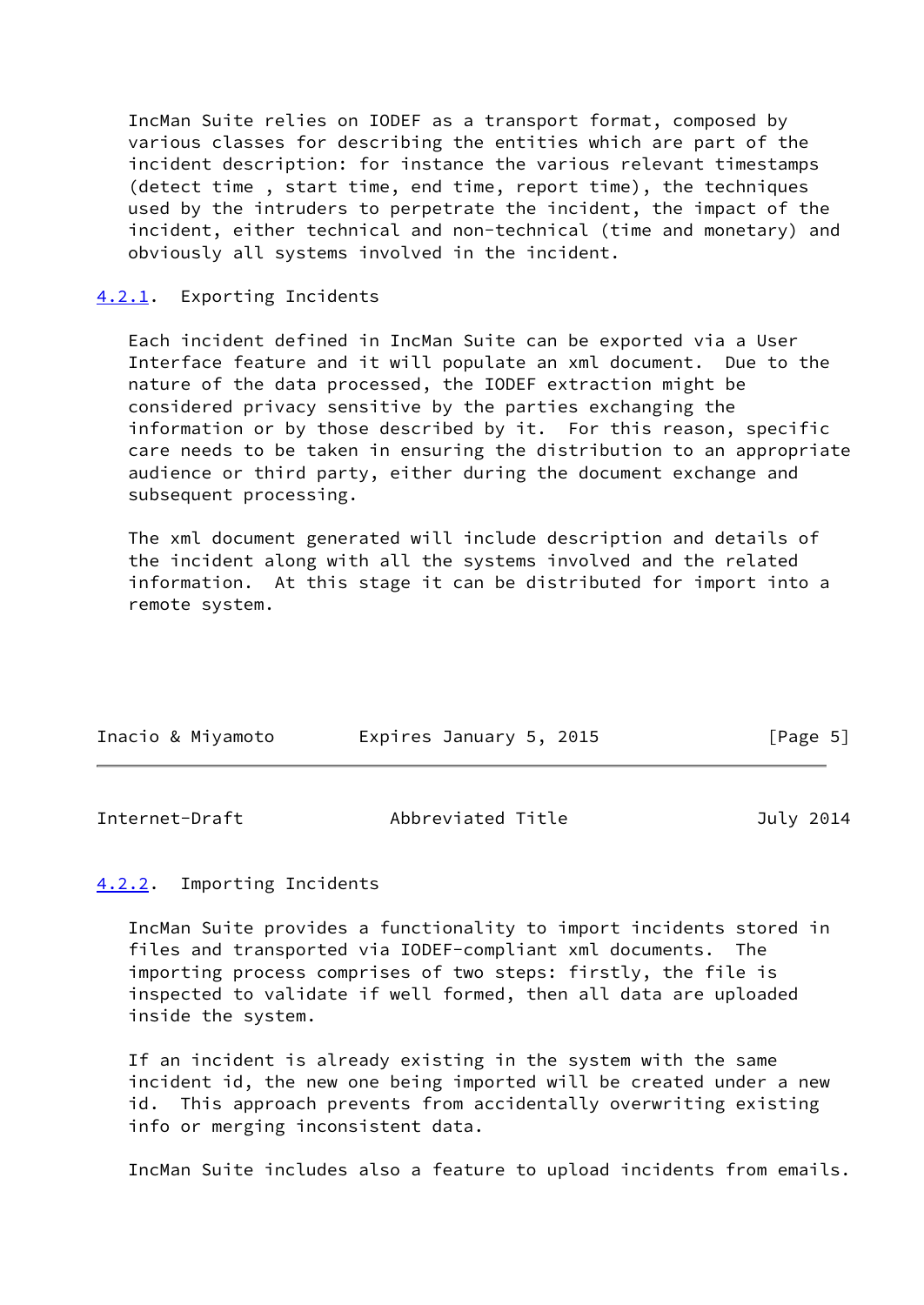The incident, described in xml format, can be stored directly into the body of the email message or transported as an attachment of the email. At regular intervals, customizable by the user, IncMan Suite monitors for incoming emails, filtered by a configurable white-list and black-list mechanism on the sender's email account, then a parser processes the received email and a new incident is created automatically, after having validated the email body or the attachment to ensure it is a well formed format.

#### <span id="page-6-0"></span>[4.3](#page-6-0). Surevine Proof of Concept

 XMPP is enhanced and extended through the XMPP Extension Protocols (or XEPs). XEP-0268 [\(http://xmpp.org/extensions/xep-0268.html](http://xmpp.org/extensions/xep-0268.html)) describes incident management (using IODEF) of the XMPP network itself, effectively supporting self-healing the XMPP network. In order to more generically cover incident management of a network and over a network, XEP-0268 requires some updates. We are working on these changes together with a new XEP that supports "social networking" over XMPP, enhancing the publish-and-subscribe XEP (XEP- 0060). This now allows nodes to publish any type of content and subscribe to and therefore receive the content. XEP-0268 will be used to describe IODEF content. We now have an alpha version of the server-side software and client-side software required to demonstrate the "social networking" capability and are currently enhancing this to support Cyber Incident management in real-time.

### <span id="page-6-1"></span>[4.4](#page-6-1). MANTIS Cyber-Intelligence Management Framework

 MANTIS provides an example implementation of a framework for managing cyber threat intelligence expressed in standards such as STIX, CybOX, IODEF, etc. The aims of providing such an example implementation are:

| Inacio & Miyamoto | Expires January 5, 2015 | [Page 6] |
|-------------------|-------------------------|----------|
|                   |                         |          |

<span id="page-6-2"></span>Internet-Draft Abbreviated Title July 2014

- o To aide discussions about emerging standards such as STIX, CybOX et al. with respect to questions regarding tooling: how would a certain aspect be implemented, how do changes affect an implementation? Such discussions become much easier and have a better basis if they can be lead in the context of example tooling that is known to the community.
- o To lower the entrance barrier for organizations and teams (esp.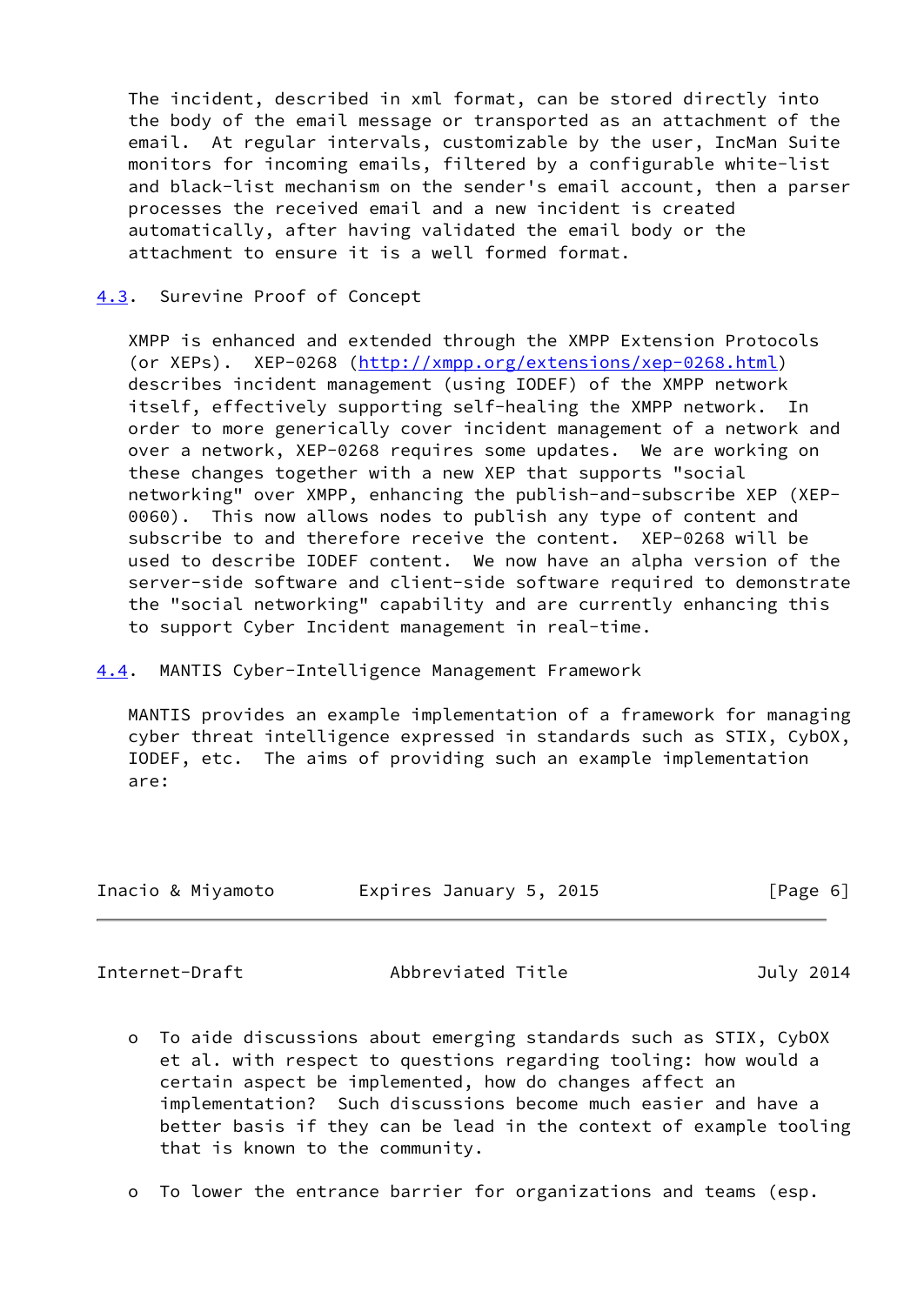CERT teams) in using emerging standards for cyber-threat intelligence management and exchange.

- o To provide a platform on the basis of which research and community-driven development in the area of cyber-threat intelligence management can occur.
- <span id="page-7-0"></span>[5](#page-7-0). Vendors with Planned Support
- <span id="page-7-1"></span>[5.1](#page-7-1). Threat Central, HP

 HP has developed HP Threat Central, a security intelligence platform that enables automated, real-time collaboration between organizations to combat today's increasingly sophisticated cyber attacks. One way automated sharing of threat indicators is achieved is through close integration with the HP ArcSight SIEM for automated upload and consumption of information from the Threat Central Server. In addition HP Threat Central supports open standards for sharing threat information so that participants who do not use HP Security Products can participate in the sharing ecosystem. General availability of Threat Central will be in 2014. It is planned that future versions also support IODEF for the automated upload and download of threat information.

<span id="page-7-2"></span>[6](#page-7-2). Implementation Guide

 The section aims at sharing the tips for development of IODEF-capable systems.

<span id="page-7-3"></span>[6.1](#page-7-3). Code Generators

 For implementing IODEF-capable systems, it is feasible to employ code generators for XML Schema Document (XSD). The generators are used to save development costs since they automatically create useful libraries for accessing XML attributes, composing messages, and/or validating XML objects. The IODEF XSD was defined in [section](https://datatracker.ietf.org/doc/pdf/rfc5070#section-8) 8 of RFC 5070, and is availabe at [http://www.iana.org/assignments/xml](http://www.iana.org/assignments/xml-registry/schema/iodef-1.0.xsd) [registry/schema/iodef-1.0.xsd](http://www.iana.org/assignments/xml-registry/schema/iodef-1.0.xsd).

Inacio & Miyamoto Expires January 5, 2015 [Page 7]

Internet-Draft Abbreviated Title July 2014

However, there still remains some problem. Due to the complexity of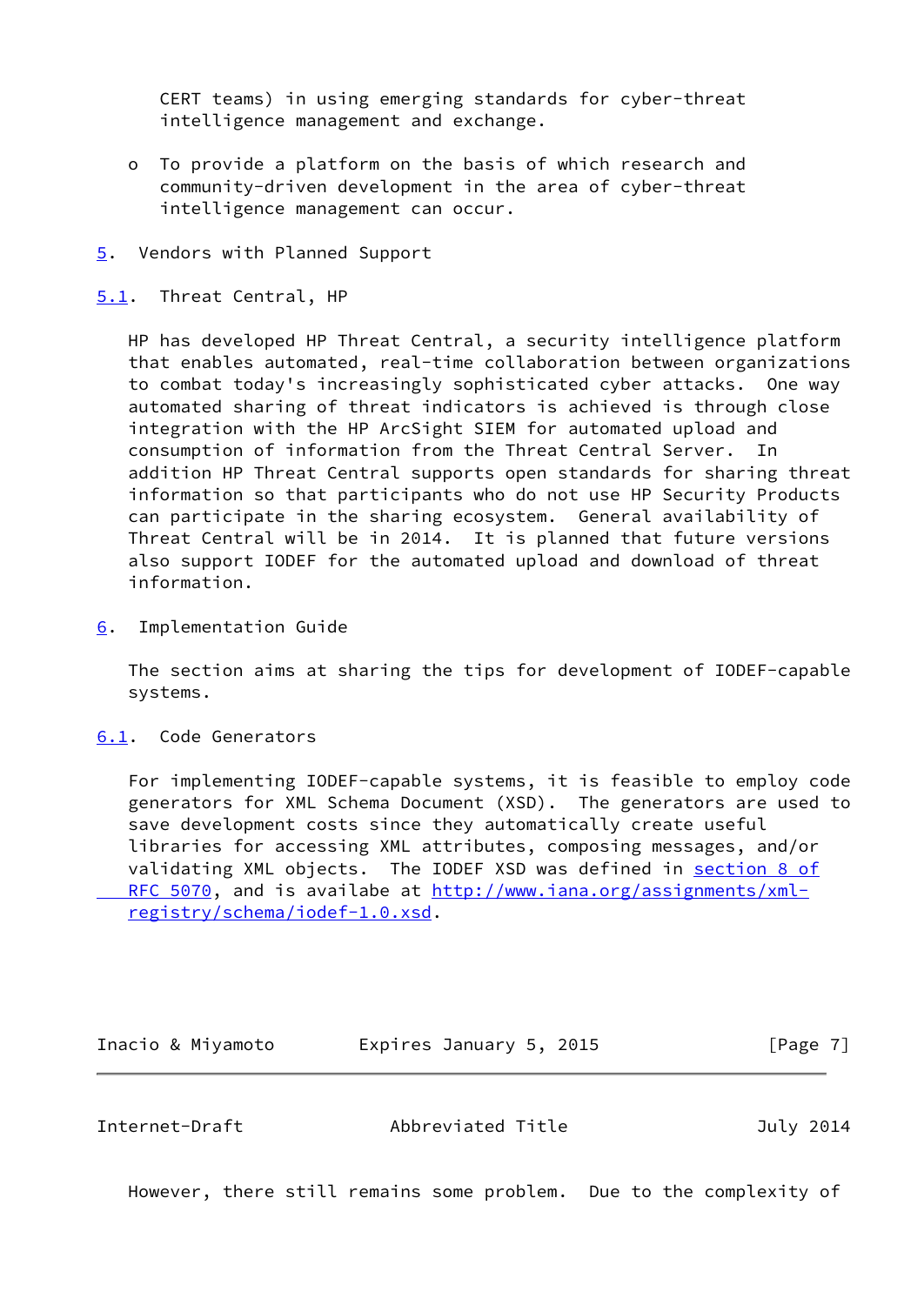IODEF XSD, some code generators could not generate from the XSD file. The tested code generators were as follows.

- o XML::Pastor [XSD:Perl] (Perl)
- o RXSD [XSD:Ruby] (Ruby)
- o PyXB [XSD:Python] (Python)
- o JAXB [XSD:Java] (Java)
- o CodeSynthesis XSD [XSD:Cxx] (C++)
- o Xsd.exe [XSD:CS] (C#)

 For instance, we have used XML::Pastor, but it could not properly understand its schema due to the complexity of IODEF XSD. The same applies to RXSD and JAXB. Only PyXB, CodeSynthesis XSD and Xsd.exe were able to understand the schema.

 There is no recommended workaround, however, a double conversion of XSD file is one option to go through the situation; it means XSD is serialized to XML, and it is again converted to XSD. The resultant XSD was process-able by the all tools above.

 It should be noted that IODEF uses '-' (hyphen) symbols in its classes or attributes, listed as follows.

- o IODEF-Document Class; it is the top level class in the IODEF data model described in section [3.1 of \[RFC5070\]](https://datatracker.ietf.org/doc/pdf/rfc5070#section-3.1).
- o The vlan-name and vlan-num Attribute; according to [section](https://datatracker.ietf.org/doc/pdf/rfc5070#section-3.16.2) 3.16.2 of [RFC5070], they are the name and number of Virtual LAN and are the attributes for Address class.
- o Extending the Enumerated Values of Attribute; according to [section](https://datatracker.ietf.org/doc/pdf/rfc5070#section-5.1) [5.1 of \[RFC5070\],](https://datatracker.ietf.org/doc/pdf/rfc5070#section-5.1) it is a extension techniques to add new enumerated values to an attribute, and has a prefix of "ext-", e.g., ext-value, ext-category, ext-type, and so on.

 According to the language specification, many programing language prohibit to contain '-' symbols in the name of class. The code generators must replace or remove '-' when building the librarlies. They should have the name space to restore '-' when outputting the XML along with IODEF XSD.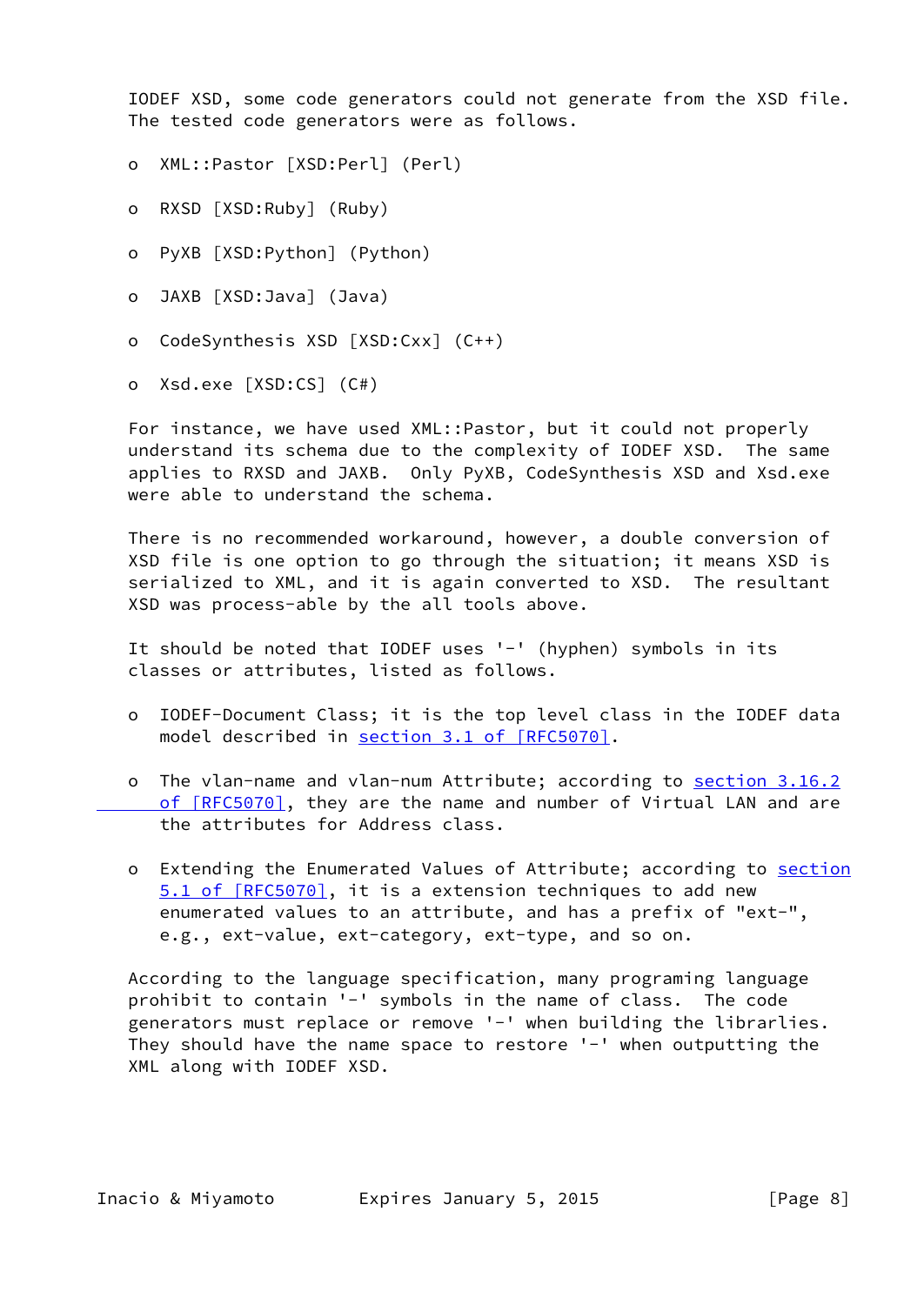<span id="page-9-1"></span>Internet-Draft Abbreviated Title July 2014

## <span id="page-9-0"></span>[6.2](#page-9-0). Usability

Here notes some tips to avoid problems.

- o IODEF has category attribute for NodeRole class. Though various categories are described, they are not enough. For example, in the case of web mail servers, you should choose either "www" or "mail". One suggestion is selecting "mail" as the category attribute and adding "www" for another attirbute.
- o The numbering of Incident ID needs to be considered. Otherwise, information, such as the number of incidents within certain period could be observed by document receivers. For instance, we could randomize the assignment of the numbers.
- <span id="page-9-2"></span>[7](#page-9-2). Acknowledgements

 The MILE Implementation report has been compiled through the submissions of implementers of INCH and MILE working group standards. A special note of thanks to the following contributors:

John Atherton, Surevine

Humphrey Browning, Deep-Secure

Dario Forte, DFLabs

Tomas Sander, HP

Ulrich Seldeslachts, ACDC

 Takeshi Takahashi, National Institute of Information and Communications Technology Network Security Research Institute

Kathleen Moriarty, EMC

Bernd Grobauer, Siemens

<span id="page-9-3"></span>[8](#page-9-3). IANA Considerations

This memo includes no request to IANA.

<span id="page-9-4"></span>[9](#page-9-4). Security Considerations

 This draft provides a summary of implementation reports from researchers and vendors who have implemented RFCs and drafts from the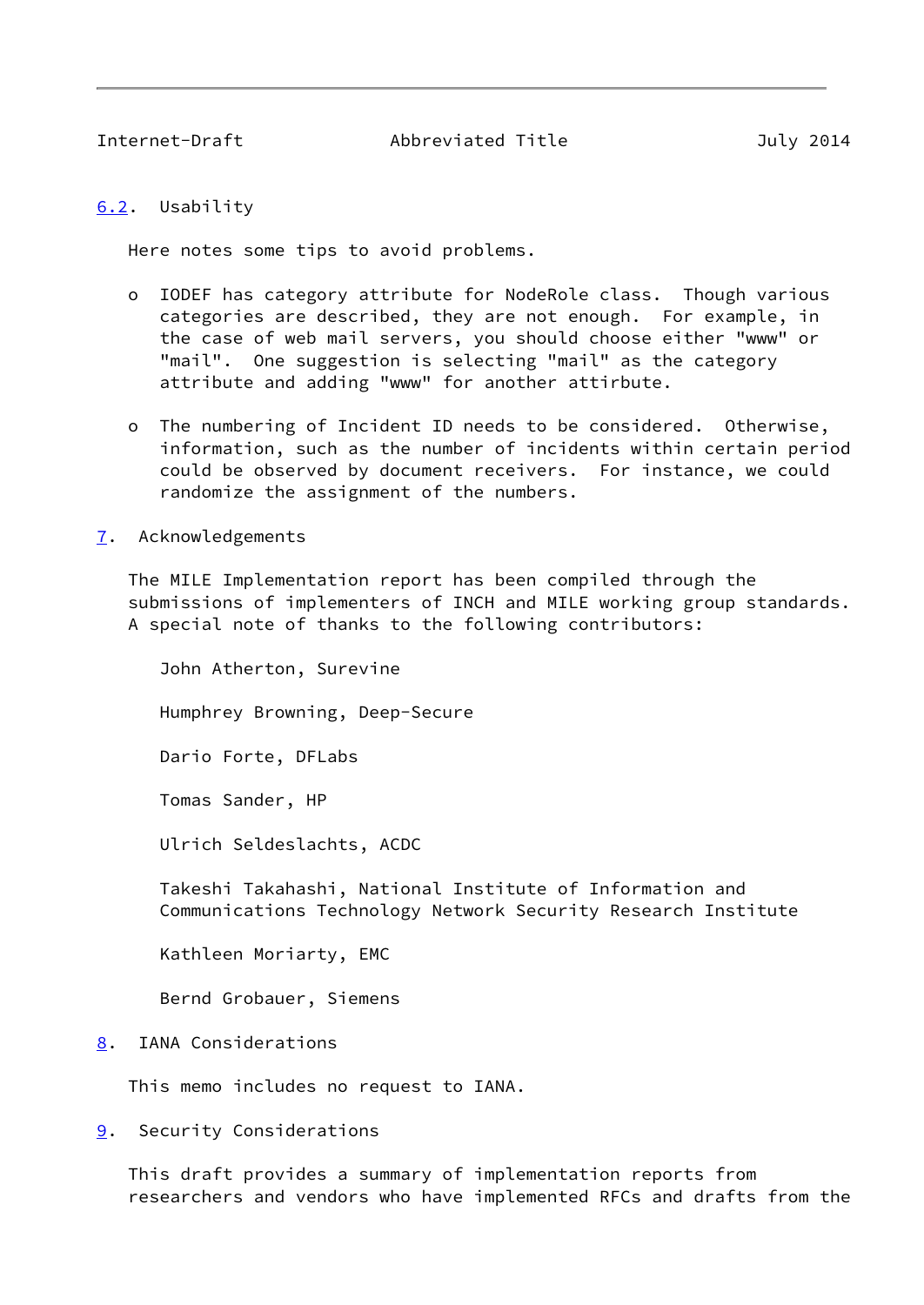MILE and INCH working groups. There are no security considerations added in this draft because of the nature of the document.

| Inacio & Miyamoto | Expires January 5, 2015 | [Page 9] |
|-------------------|-------------------------|----------|
|                   |                         |          |

<span id="page-10-1"></span>Internet-Draft Abbreviated Title July 2014

<span id="page-10-0"></span>[10.](#page-10-0) Informative References

- [RFC5070] Danyliw, R., Meijer, J., and Y. Demchenko, "The Incident Object Description Exchange Format", [RFC 5070](https://datatracker.ietf.org/doc/pdf/rfc5070), December 2007.
- [RFC5901] Cain, P. and D. Jevans, "Extensions to the IODEF-Document Class for Reporting Phishing", [RFC 5901](https://datatracker.ietf.org/doc/pdf/rfc5901), July 2010.
- [RFC5941] M'Raihi, D., Boeyen, S., Grandcolas, M., and S. Bajaj, "Sharing Transaction Fraud Data", [RFC 5941](https://datatracker.ietf.org/doc/pdf/rfc5941), August 2010.
- [RFC6545] Moriarty, K., "Real-time Inter-network Defense (RID)", [RFC](https://datatracker.ietf.org/doc/pdf/rfc6545) [6545,](https://datatracker.ietf.org/doc/pdf/rfc6545) April 2012.
- [RFC6546] Trammell, B., "Transport of Real-time Inter-network Defense (RID) Messages over HTTP/TLS", [RFC 6546](https://datatracker.ietf.org/doc/pdf/rfc6546), April 2012.
- [XSD:CS] Microsoft, "XML Schema Definition Tool (Xsd.exe)", <[http://www.codesynthesis.com/>](http://www.codesynthesis.com/).
- [XSD:Cxx] CodeSynthesis, "XSD XML Data Binding for C++", <[http://www.codesynthesis.com/>](http://www.codesynthesis.com/).

 [XSD:Java] Project Kenai, "JAXB Reference Implementation", <<https://jaxb.java.net/>>.

# [XSD:Perl] Ulsoy, A., "XML::Pastor", <[http://search.cpan.org/~aulusoy/XML-Pastor-1.0.4/>](http://search.cpan.org/~aulusoy/XML-Pastor-1.0.4/).

# [XSD:Python]

 Bigot, P., "PyXB: Python XML Schema Bindings", <[https://pypi.python.org/pypi/PyXB>](https://pypi.python.org/pypi/PyXB).

### [XSD:Ruby]

Morsi, M., "RXSD - XSD / Ruby Translator",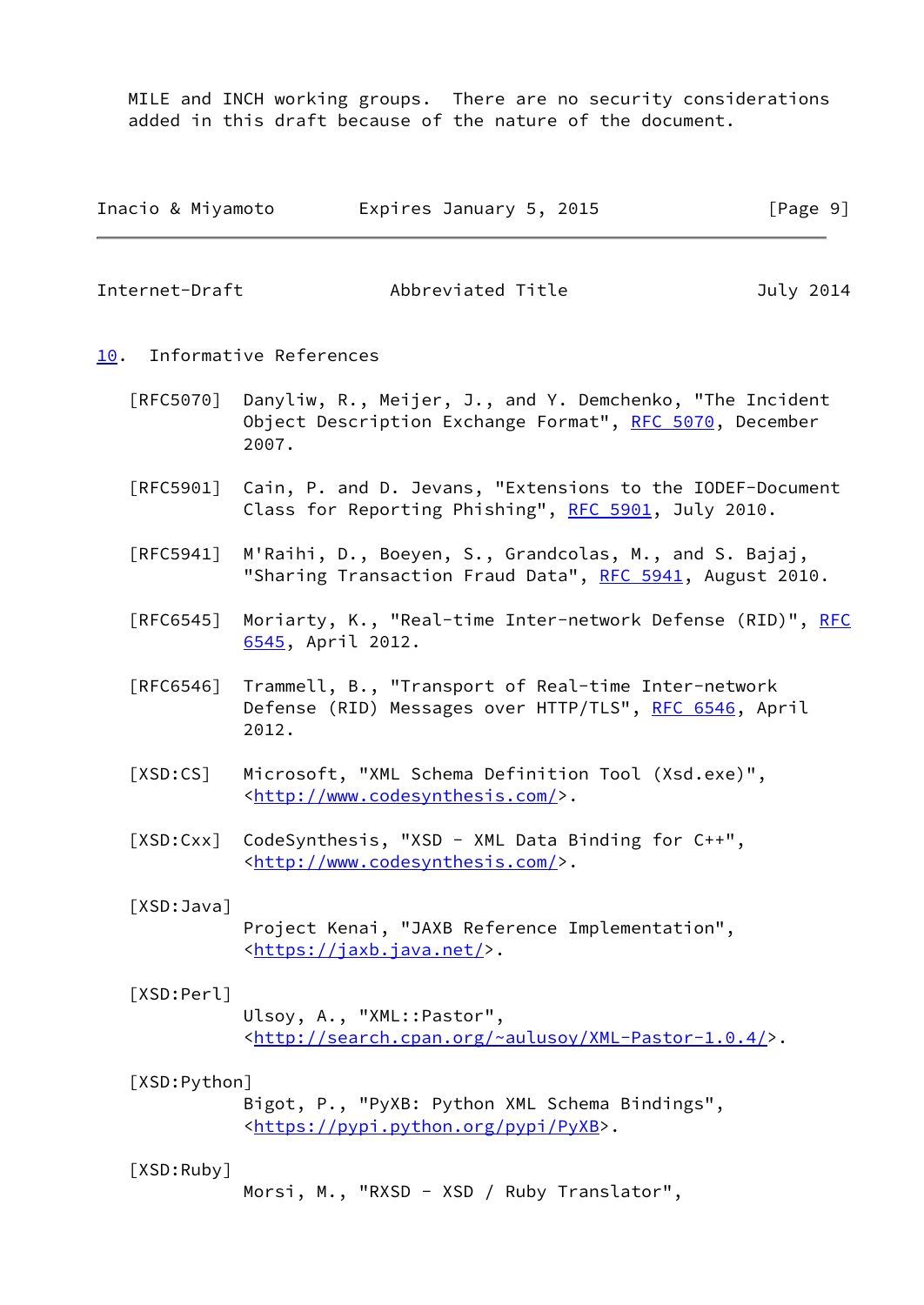<[https://github.com/movitto/RXSD>](https://github.com/movitto/RXSD).

Authors' Addresses

| Inacio & Miyamoto | Expires January 5, 2015 | [Page 10] |
|-------------------|-------------------------|-----------|
|-------------------|-------------------------|-----------|

Internet-Draft Abbreviated Title July 2014

 Chris Inacio Carnegie Mellon University 4500 5th Ave., SEI 4108 Pittsburgh, PA 15213 US

Email: inacio@andrew.cmu.edu

 Daisuke Miyamoto The Univerisity of Tokyo 2-11-16 Yayoi, Bunkyo Tokyo 113-8658 JP

Email: daisu-mi@nc.u-tokyo.ac.jp